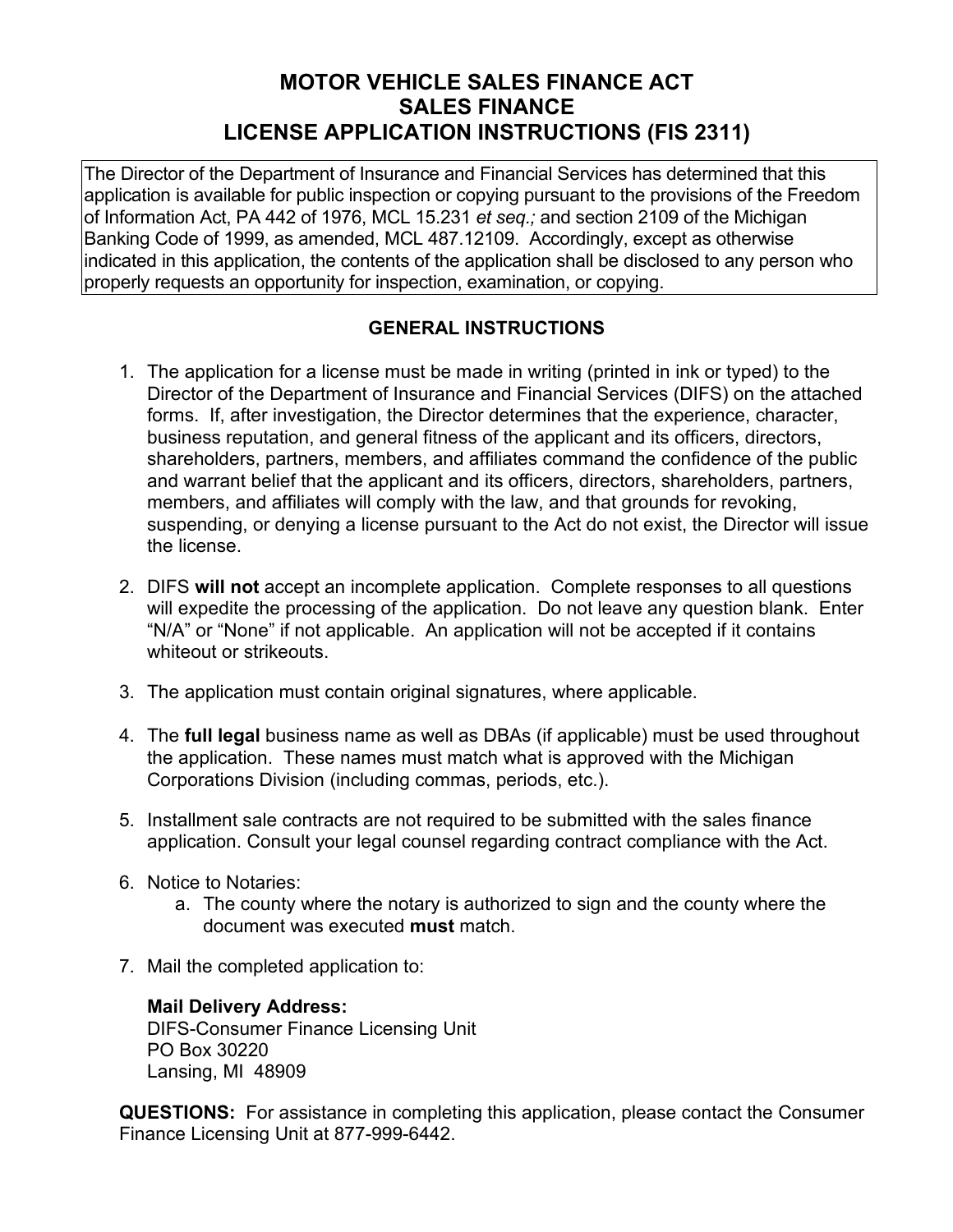# **APPLICATION AND ACCOMPANYING DOCUMENTS**

# **ALL SALES FINANCE COMPANY APPLICANTS:**

- $\Box$  Complete pages 1 and 2 of the application.
- □ Complete Confidential Background Consent Form (page 9 of application).

# **Non-Depository Institutions:**

- □ Current Financial Statement
- □ Bond Requirement
	- □ Main Office \$20,000
		- □ Branch Office \$10,000
		- □ Licensees under the Mortgage Brokers, Lenders, and Servicers Licensing Act, the Secondary Mortgage Loan Act, or the Regulatory Loan Act - \$5,000
- □ Application fee. Make check payable to "State of Michigan."
	- Main Office \$150.00
	- □ Branch Office \$75.00 each

# **Out-of-State Depository Institutions:**

- Bond Requirement
	- Main Office \$20,000
	- Branch Office \$10,000
- □ Application fee. Make check payable to "State of Michigan."
	- Main Office \$35.00
	- □ Branch Office \$35.00 each

# **In-State Depository Institutions:**

- □ Bond Requirement
	- Main Office \$20,000
	- □ Branch Office \$10,000
- □ Application fee. Make check payable to "State of Michigan."
	- Main Office \$35.00
	- □ Branch Office \$35.00 each

The following **definitions** apply to page 2 of the application:

- **Officers** include, but are not limited to, Chief Executive Officer, President, Executive or Senior Vice Presidents, Secretary, Treasurer, Chief Financial Officer, Chief Operating Officer, and Chief Compliance Officer.
- **Directors** include all members of the Board of Directors of a corporation, Board of Trustees, Executive Committee, and any other governing body.
- **Shareholders** include all owners. If applicant is a publicly traded company subject to SEC jurisdiction and filing requirements, list only those shareholders that control, directly or indirectly, 10% or more of the applicant's outstanding voting stock.
- **Members** include all members if applicant is organized as a limited liability company.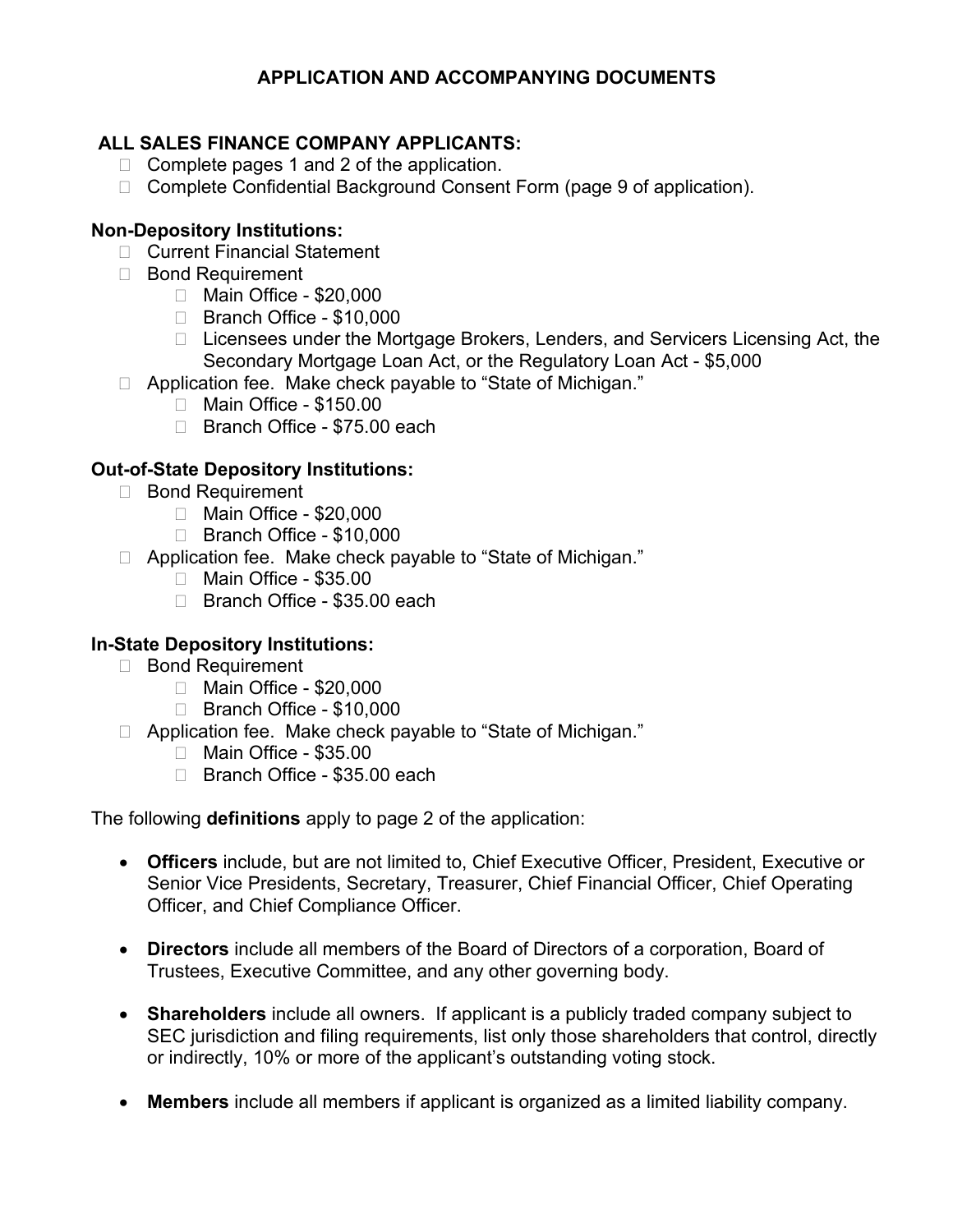# **IN ADDITION TO THE REQUIREMENTS STATED ABOVE, COMPLETE AS APPLICABLE:**

#### **Individuals Doing Business Under Own Name:**

 Complete page 5 of application – *Affidavit of Official Signing of Application* (check box "Individual")

### **Individual Doing Business Under an Assumed Name/Trade Name:**

- Complete page 5 of application *Affidavit of Official Signing of Application* (check box "Individual")
- $\Box$  Provide copy of DBA certificate issued by the county clerk's office

### **Corporation:**

- Complete page 3 of application *Certificate of Resolution-Corporate Board of Directors*
- Complete page 5 of application *Affidavit of Official Signing of Application* (check box "Corporation")
- Complete page 6 of application *Power of Attorney*

### **General Partnership:**

- Complete page 5 of application *Affidavit of Official Signing of Application* (check box "Partnership")
- $\Box$  Provide copy of DBA certificate issued by the county clerk's office

### **Limited Partnership:**

- Complete page 5 of application *Affidavit of Official Signing of Application* (check box "Partnership")
- $\Box$  Register with the Department of Licensing and Regulatory Affairs, Corporations, Securities & Commercial Licensing Bureau 1-517-241-6470. (Note: The full legal name registered (including commas, periods, etc.) and DBAs, if applicable, must be stated throughout the application.

# **Limited Liability Company:**

- Complete page 4 of application *Certificate of Resolution*
- Complete page 5 of application *Affidavit of Official Signing of Application* (check box "Limited Liability Company")
- Complete page 6 of application *Power of Attorney*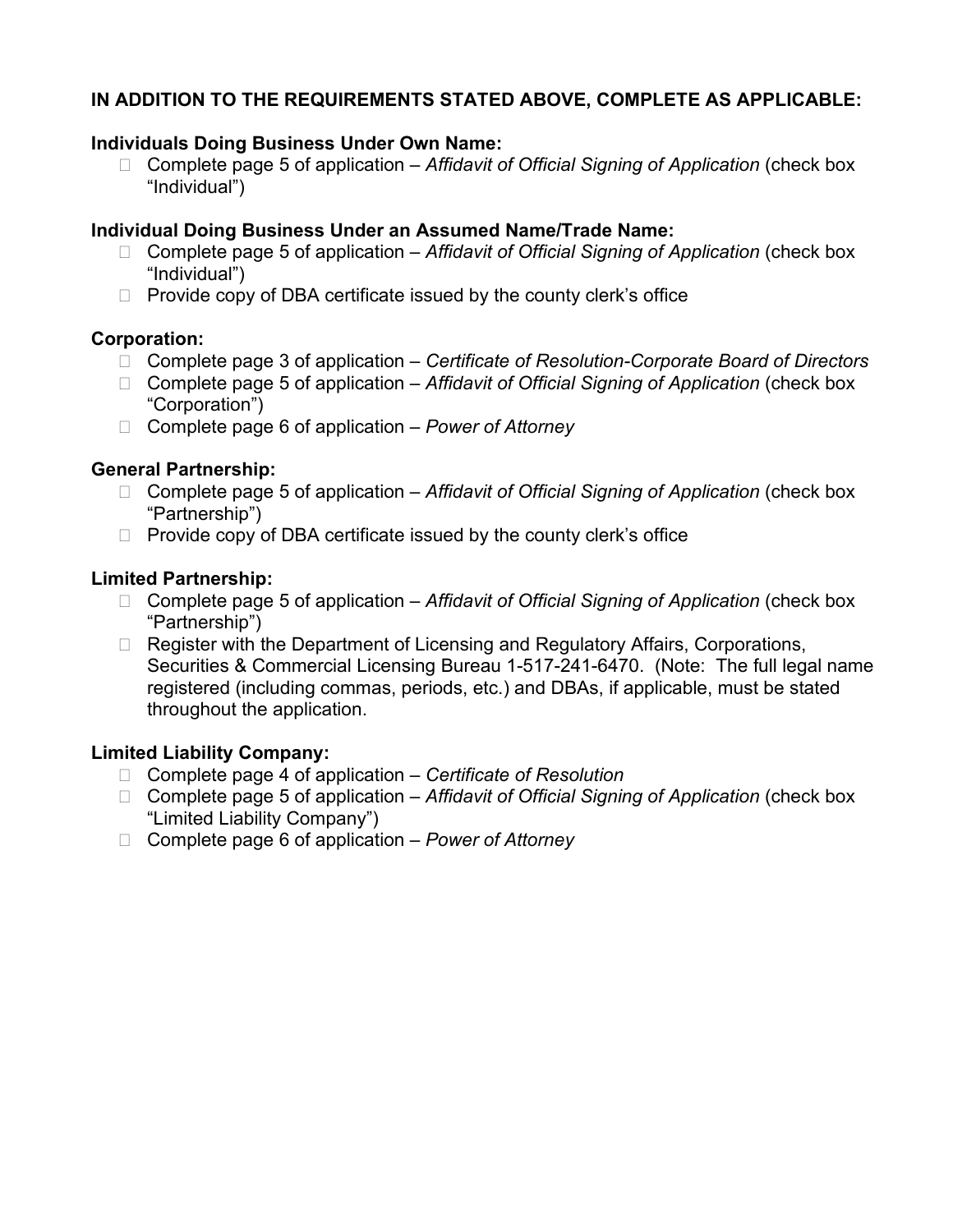# **Motor Vehicle Sales Finance Act** *Sales Finance Company* **License Application**

#### **\*\*Please read and refer to the accompanying instructions before completing this application\*\***

**Full Legal Business Name** (Corporation, Limited Liability Company, Partnership, Sole Proprietorship, or Individual). Include DBAs, if applicable. Names **must** match what is approved with the Michigan Corporations Division (including commas, periods, etc.).

**Physical Address**

| City                                                | <b>State</b>                            |                                 | <b>ZIP Code</b>         |                              |
|-----------------------------------------------------|-----------------------------------------|---------------------------------|-------------------------|------------------------------|
| County                                              | Township (if applicable)                |                                 | <b>Telephone Number</b> |                              |
| Mailing Address (if different than above)           |                                         | <b>Applicant Contact Person</b> |                         | <b>Title</b>                 |
| City                                                | <b>State</b>                            |                                 | <b>ZIP Code</b>         |                              |
| Fax Number                                          | <b>E-Mail Address of Contact Person</b> |                                 |                         |                              |
| <b>Website Address</b>                              |                                         |                                 |                         | Federal Taxpayer I.D. Number |
| <b>STATUS OF APPLICANT:</b> (Check appropriate box) |                                         |                                 |                         |                              |

| □ An Individual doing business under Assumed Name/ | $\Box$ A Limited Partnership                        |
|----------------------------------------------------|-----------------------------------------------------|
| Trade Name/Own Name                                | $\Box$ A General Partnership                        |
| $\Box$ An Association                              | $\Box$ Other – Describe:                            |
| $\Box$ A Corporation (Put ID # below)              | $\Box$ A Limited Liability Company (Put ID # below) |
| Michigan ID#                                       | Michigan ID#                                        |

1950 PA 27 requires submission of this form by applicants for a license to do business as a Sales Finance company. Failure to complete and submit this form properly could result in denial, suspension or revocation of your license.

| <b>CONSUMER FINANCE OFFICE USE ONLY</b> |  |  |                     |  |  |
|-----------------------------------------|--|--|---------------------|--|--|
| Date Approved                           |  |  | Date License Issued |  |  |
| Approved By                             |  |  | License Number      |  |  |



Michigan Department of Insurance and Financial Services

DIFS is an equal opportunity employer/program.<br>Auxiliary aids, services and other reasonable accommodations are available upon request to individuals with disabilities.<br>Auxiliary aids, services and other reasonable accommo

Visit DIFS online at: www.michigan.gov/difs Phone DIFS toll-free at: 877-999-6442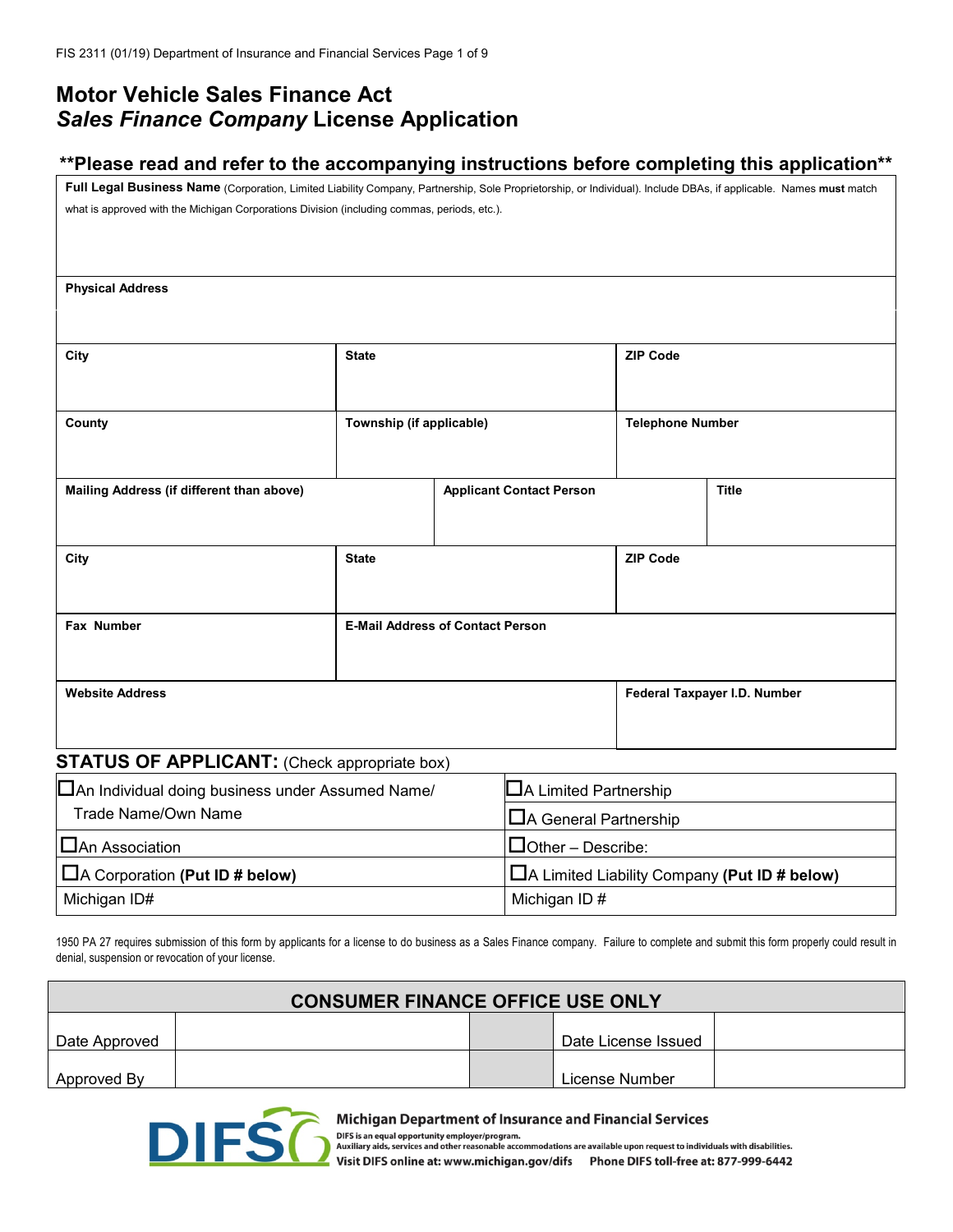List the names of all officers, directors, shareholders, members, and partners of the applicant. See Instructions for definitions.

Is applicant a publicly traded company? Yes  $\Box$  No  $\Box$ 

Ownership must equal 100%. (If more space is required, please attach additional sheets as necessary.)

| Name and Title                               | Residential Address (Street, City, State, ZIP Code)                                                                                                                                                                                                               |            | Ownership<br>% |
|----------------------------------------------|-------------------------------------------------------------------------------------------------------------------------------------------------------------------------------------------------------------------------------------------------------------------|------------|----------------|
|                                              |                                                                                                                                                                                                                                                                   |            |                |
|                                              |                                                                                                                                                                                                                                                                   |            |                |
|                                              |                                                                                                                                                                                                                                                                   |            |                |
|                                              |                                                                                                                                                                                                                                                                   |            |                |
|                                              |                                                                                                                                                                                                                                                                   |            |                |
|                                              |                                                                                                                                                                                                                                                                   |            |                |
|                                              |                                                                                                                                                                                                                                                                   |            |                |
|                                              |                                                                                                                                                                                                                                                                   |            |                |
|                                              |                                                                                                                                                                                                                                                                   |            |                |
|                                              |                                                                                                                                                                                                                                                                   |            |                |
|                                              |                                                                                                                                                                                                                                                                   |            |                |
|                                              |                                                                                                                                                                                                                                                                   |            |                |
|                                              |                                                                                                                                                                                                                                                                   |            |                |
|                                              |                                                                                                                                                                                                                                                                   |            |                |
|                                              |                                                                                                                                                                                                                                                                   |            |                |
|                                              |                                                                                                                                                                                                                                                                   |            |                |
|                                              |                                                                                                                                                                                                                                                                   |            |                |
|                                              |                                                                                                                                                                                                                                                                   |            |                |
|                                              |                                                                                                                                                                                                                                                                   |            |                |
| <b>TOTAL</b>                                 |                                                                                                                                                                                                                                                                   |            | 100%           |
|                                              |                                                                                                                                                                                                                                                                   | <b>YES</b> | <b>NO</b>      |
|                                              | Has any individual of your organization ever been convicted of a crime? If yes, each<br>individual who affirmatively answers this question must attach a separate sheet<br>disclosing the facts of the conviction(s) in addition to completing and submitting the |            |                |
| citations and misdemeanor juvenile offenses. | Confidential Background Consent Form (page 9 of the application). "Crime" includes<br>a misdemeanor, felony, or a military offense. Exclude any misdemeanor traffic                                                                                               |            |                |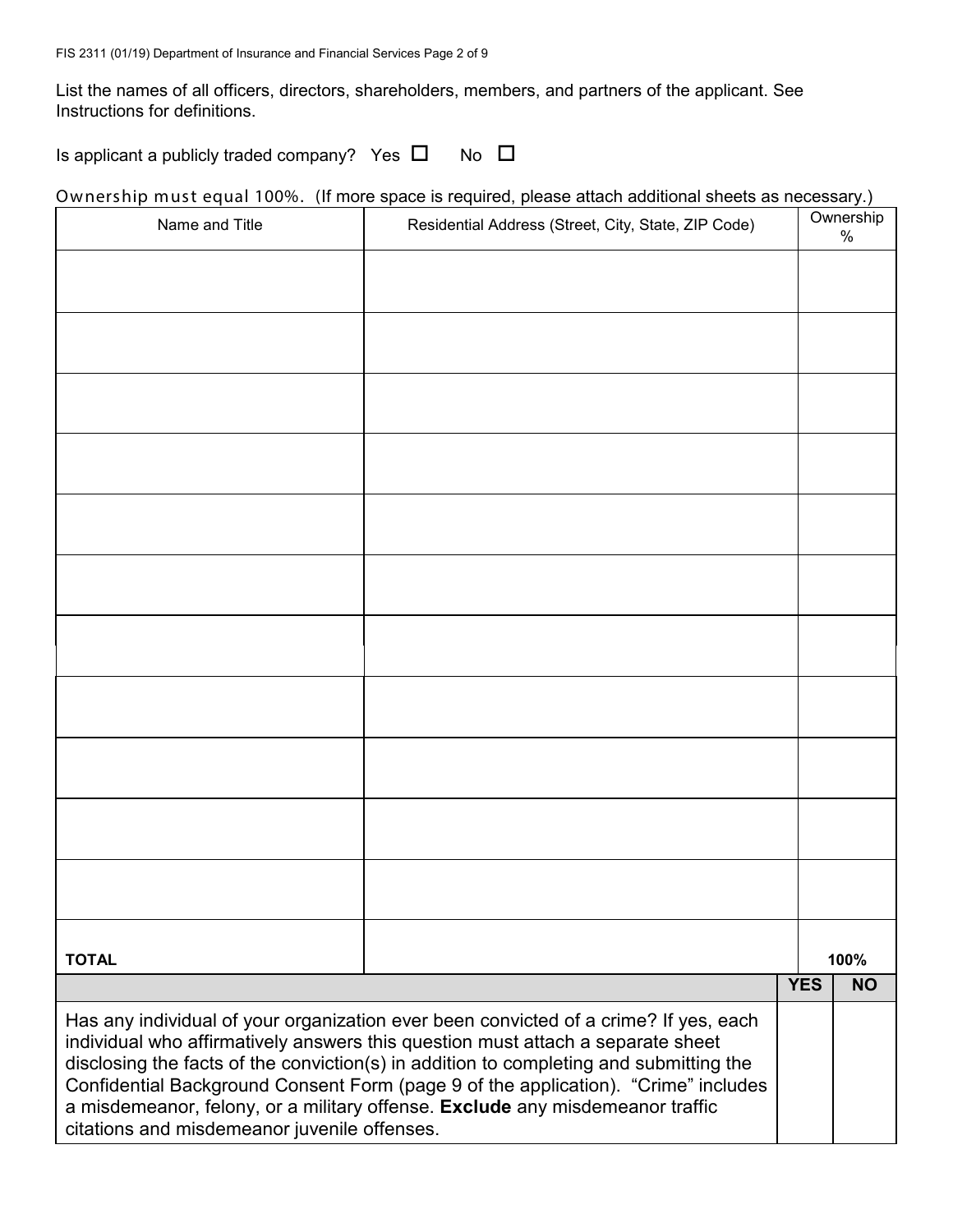# **Certificate of Resolution**

# **CORPORATE BOARD OF DIRECTORS (For corporate applicants only)**

*Resolution MUST be completed in applicant's full name, including DBA name(s), if applicable.*

| This is to certify that at a                                                                                                                                     | Regular or Special       |                                | meeting of the Board of Directors of |  |
|------------------------------------------------------------------------------------------------------------------------------------------------------------------|--------------------------|--------------------------------|--------------------------------------|--|
|                                                                                                                                                                  | Full Legal Business Name |                                |                                      |  |
| a corporation organized under the laws of the State of ______________________, and doing business                                                                |                          |                                |                                      |  |
|                                                                                                                                                                  |                          |                                |                                      |  |
| at Street Address City                                                                                                                                           |                          | $\overline{\phantom{a}}$ State | ZIP Code                             |  |
| held at the office of said corporation on the $\frac{1}{\text{Date}}$ day of $\frac{1}{\text{Month}}$ , $\frac{1}{\text{Month}}$ , $\frac{1}{\text{Year}}$ , the |                          |                                |                                      |  |
| following resolution was duly and legally presented and adopted by majority vote of the Board, to wit:                                                           |                          |                                |                                      |  |
| It being the desire and purpose of the Board of Directors of:                                                                                                    |                          |                                |                                      |  |
|                                                                                                                                                                  | Full Legal Business Name |                                |                                      |  |
| that this corporation should take steps to engage in the business of a sales finance company,                                                                    |                          |                                |                                      |  |
| under the provisions of Act No. 27 of the Public Acts of 1950, Extra Session, as amended.                                                                        |                          |                                |                                      |  |
|                                                                                                                                                                  |                          |                                |                                      |  |
|                                                                                                                                                                  |                          |                                |                                      |  |
| of this corporation, and in his/her official capacity is hereby authorized and directed to prepare,                                                              |                          |                                |                                      |  |
| execute, verify, and present to the proper state authorities of the State of Michigan, and on behalf                                                             |                          |                                |                                      |  |
| of the above named corporation, written application for license under as amended, authorizing the                                                                |                          |                                |                                      |  |
| provisions of Act No. 27 of the Public Acts of 1950, Extra Session, as amended, authorizing the                                                                  |                          |                                |                                      |  |
| conducting of said business of a sales finance company, by this corporation                                                                                      |                          |                                |                                      |  |
|                                                                                                                                                                  |                          |                                |                                      |  |
|                                                                                                                                                                  | City                     | State                          | <b>ZIP Code</b>                      |  |
| and to do all acts and perform all necessary legal requirements on behalf of said corporation to                                                                 |                          |                                |                                      |  |
| procure the same.                                                                                                                                                |                          |                                |                                      |  |

| Authorized Signature | Title | Date |
|----------------------|-------|------|
|                      |       |      |
|                      |       |      |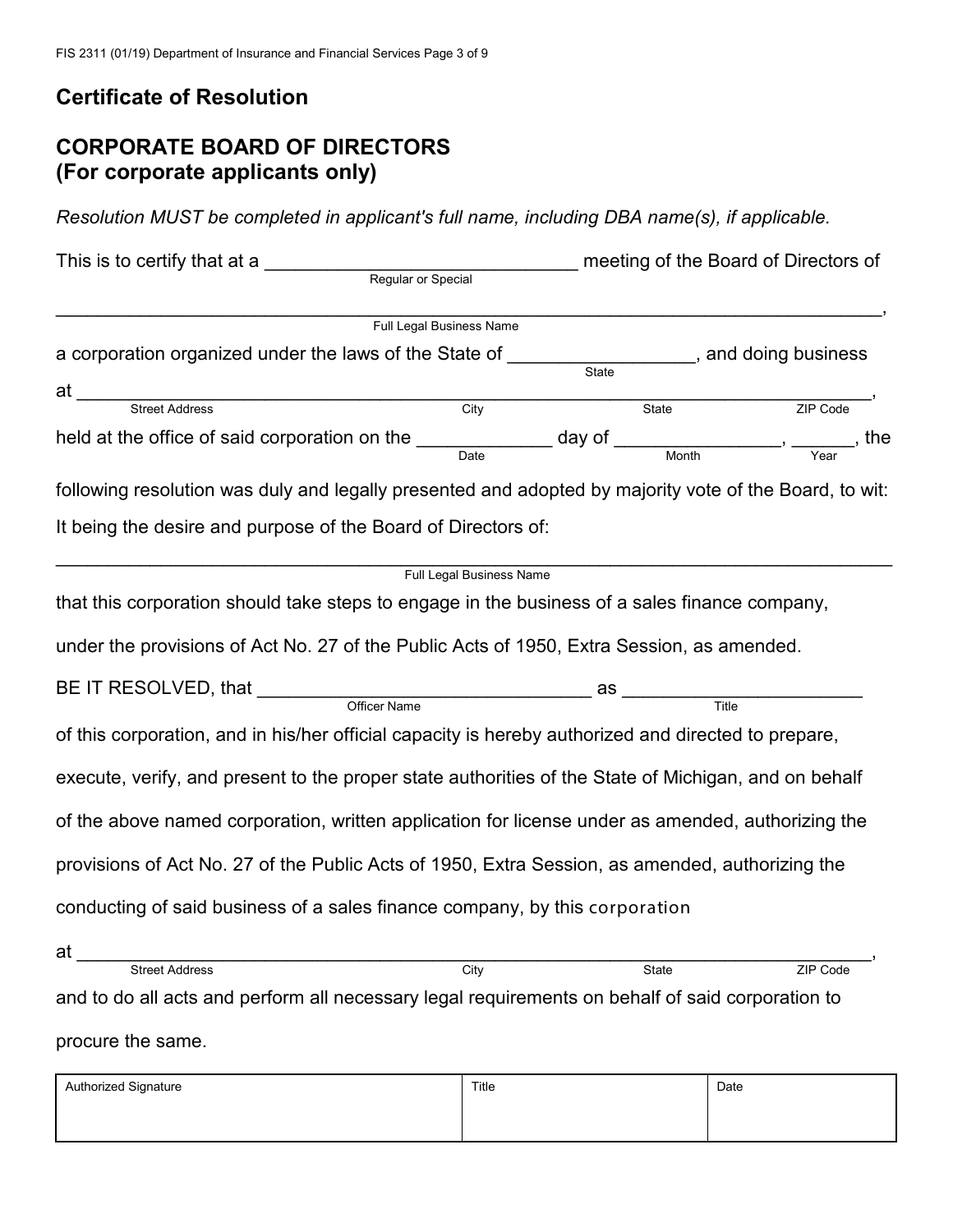# **Certificate of Resolution (For limited liability company applicants only)**

*Resolution MUST be completed in applicant's full name, including DBA name(s), if applicable.*

| This is to certify that at a                                                                                                                  |                                    |                                                                                                               | meeting of the Members of |
|-----------------------------------------------------------------------------------------------------------------------------------------------|------------------------------------|---------------------------------------------------------------------------------------------------------------|---------------------------|
| Regular or Special                                                                                                                            |                                    |                                                                                                               |                           |
|                                                                                                                                               | Full Legal Business Name           |                                                                                                               |                           |
| a limited liability company organized under the laws of the State of ____________                                                             |                                    |                                                                                                               | , and doing               |
|                                                                                                                                               |                                    |                                                                                                               |                           |
|                                                                                                                                               | City                               | $\overline{\text{State}}$                                                                                     | ZIP Code                  |
| held at the office of said limited liability company on the $\frac{1}{\text{Date}}$ day of $\frac{1}{\text{Month}}$ , $\frac{1}{\text{Year}}$ |                                    |                                                                                                               |                           |
| the following resolution was duly and legally presented and adopted by majority vote of the Board,                                            |                                    |                                                                                                               |                           |
| to wit: It being the desire and purpose of the Members of:                                                                                    |                                    |                                                                                                               |                           |
|                                                                                                                                               | Applicant Full Legal Business Name |                                                                                                               |                           |
| that this limited liability company should take steps to engage in the business of a sales finance                                            |                                    |                                                                                                               |                           |
| company, under the provisions of Act No. 27 of the Public Acts of 1950, Extra Session, as amended.                                            |                                    |                                                                                                               |                           |
| BE IT RESOLVED, that                                                                                                                          |                                    |                                                                                                               |                           |
| <u> 1990 - Johann Johann Harry Maria (j. 1980)</u>                                                                                            |                                    | as and the set of the set of the set of the set of the set of the set of the set of the set of the set of the |                           |
| Officer Name                                                                                                                                  |                                    | Title                                                                                                         |                           |
| of this limited liability company, and in his/her official capacity is hereby authorized and directed to                                      |                                    |                                                                                                               |                           |
| prepare, execute, verify, and present to the proper state authorities of the State of Michigan, and                                           |                                    |                                                                                                               |                           |
| for and on behalf of the above named limited liability company, written application for license                                               |                                    |                                                                                                               |                           |
| under the provisions of Act No. 27 of the Public Acts of 1950, Extra Session, as amended,                                                     |                                    |                                                                                                               |                           |
| authorizing the conducting of said business of a sales finance company by this limited liability                                              |                                    |                                                                                                               |                           |
| company at                                                                                                                                    |                                    |                                                                                                               |                           |
| <b>Street Address</b>                                                                                                                         | City                               | State                                                                                                         | ZIP Code                  |
| and to do all acts and perform all necessary legal requirements on behalf of said limited liability                                           |                                    |                                                                                                               |                           |
| company to procure the same.                                                                                                                  |                                    |                                                                                                               |                           |
| Authorized Signature                                                                                                                          | Title                              |                                                                                                               | Date                      |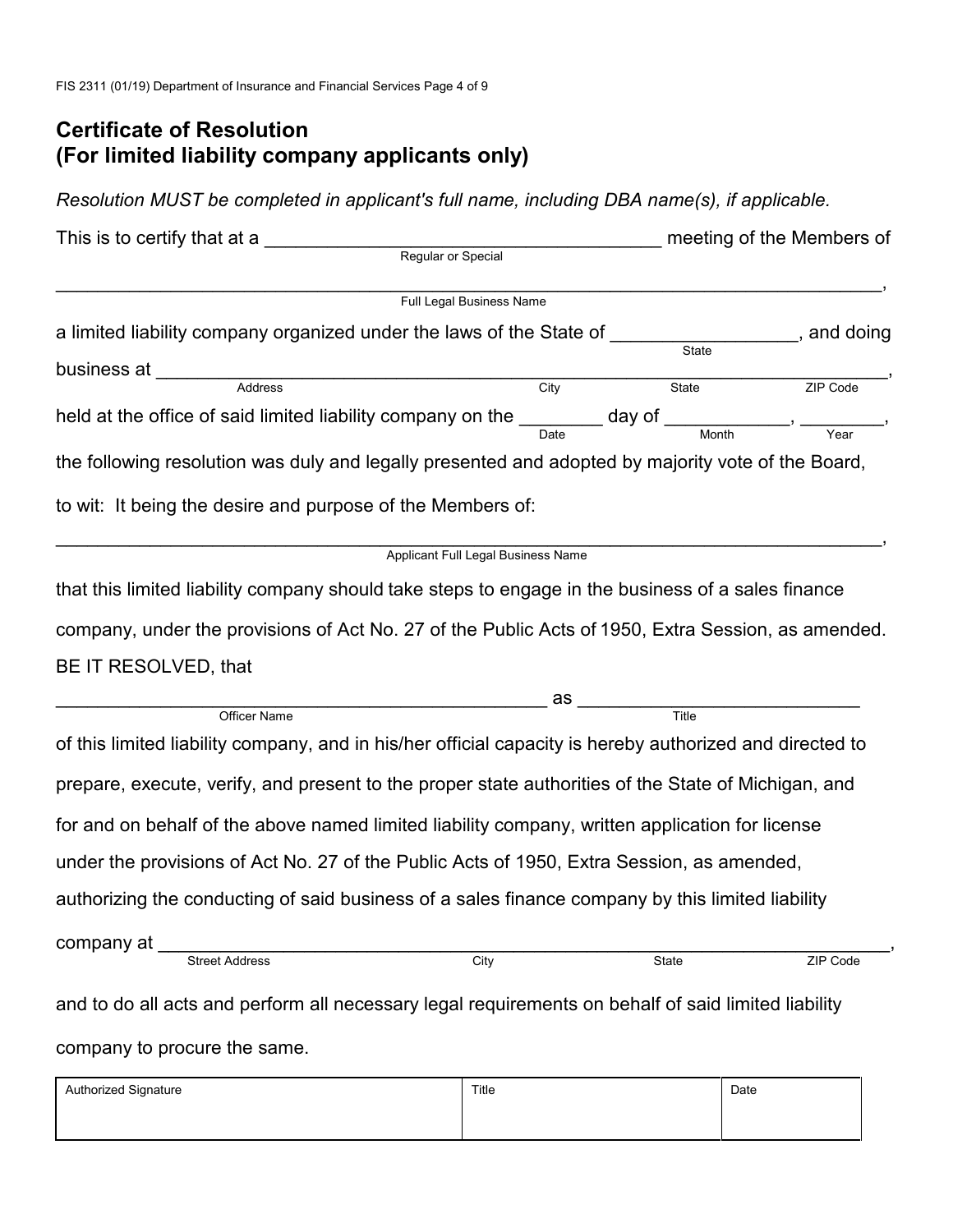# **Affidavit**

# **Official Signing of Application**

Please check as appropriate:

| ┱<br>Individual |
|-----------------|
|-----------------|

Corporation

Partnership

□ Limited Liability Company

I, \_\_\_\_\_\_\_\_\_\_\_\_\_\_\_\_\_\_\_\_\_\_\_\_\_\_\_\_\_\_\_\_\_\_\_\_\_\_\_\_\_\_\_\_\_\_\_\_\_\_\_\_\_\_\_\_\_\_\_\_\_\_\_\_\_\_\_\_\_\_\_\_\_\_\_ of

Officer Name and Title

\_\_\_\_\_\_\_\_\_\_\_\_\_\_\_\_\_\_\_\_\_\_\_\_\_\_\_\_\_\_\_\_\_\_\_\_\_\_\_\_\_\_\_\_\_\_\_\_\_\_\_\_\_\_\_\_\_\_\_\_\_\_\_\_\_\_\_\_\_\_\_\_\_\_\_\_ Full Legal Business Name

do hereby declare that I am duly authorized to file the foregoing application and that the statements

and representations set forth therein are true to the best of my knowledge and belief.

| Authorized Signature                                                               |                               | Title |
|------------------------------------------------------------------------------------|-------------------------------|-------|
|                                                                                    |                               |       |
| COUNTY OF (                                                                        | ∖∗                            |       |
| Subscribed and sworn to before me, a Notary Public in and for said County, on this |                               |       |
|                                                                                    |                               |       |
| (NOTARY SEAL)                                                                      |                               |       |
|                                                                                    | Notary Public                 |       |
|                                                                                    | Printed Name of Notary Public |       |

My Commission Expires

#### **NOTICE TO NOTARIES:**

\*County where notary is authorized to sign and county where document is executed **must** match.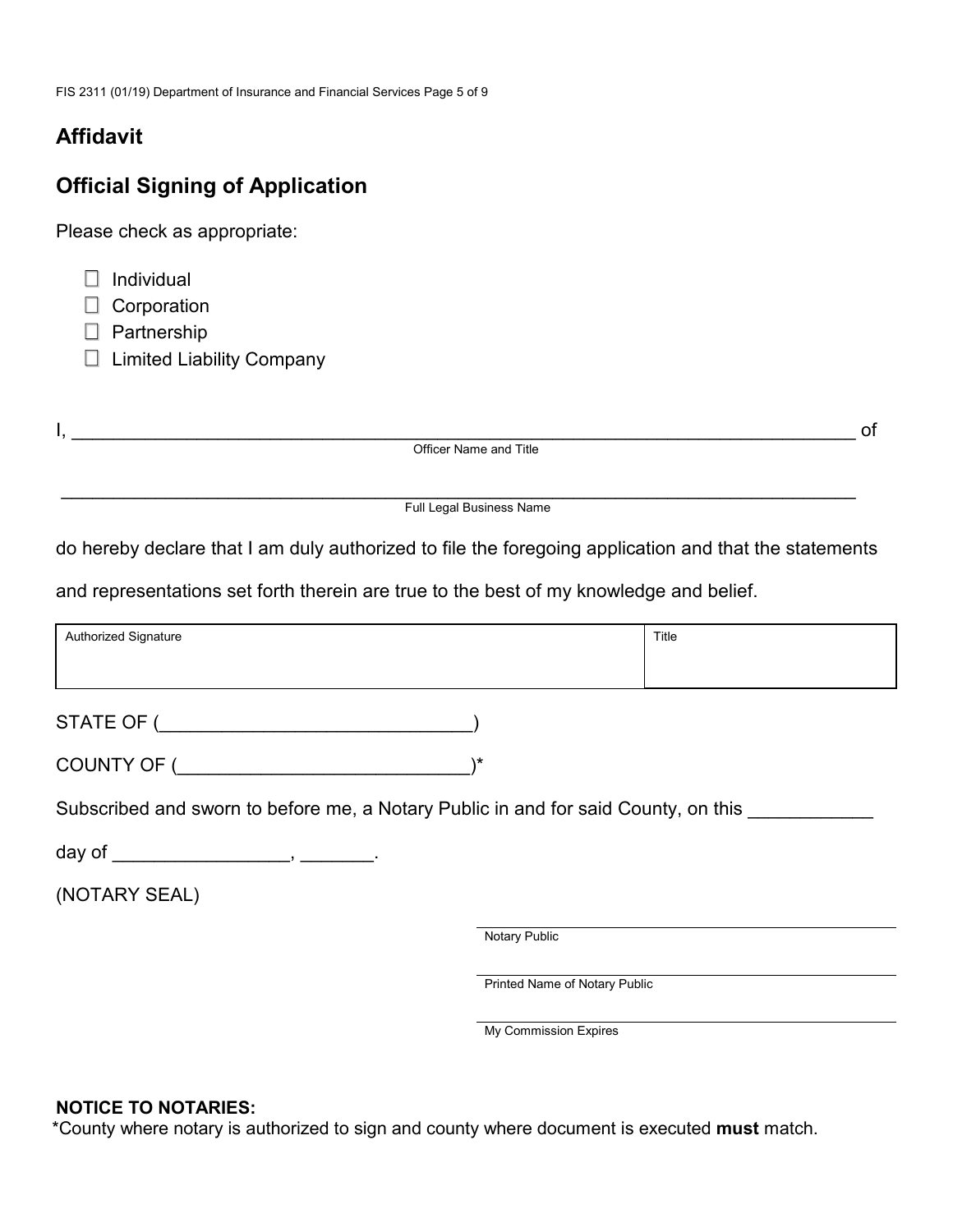# **Power of Attorney (For Corporations and Limited Liability Companies only)**

#### KNOW ALL PERSONS BY THESE PRESENT, THAT

|                                                                                                                                                                                                                                                                                                                                                                                                                                                                                                                                                                                                                                                                                                                                                                                                                                                                                                                                                                                                                                                                                                                                                                                                                                                                                                                                                                                                                              | Full Legal Business Name |                       |                               |                                            |              |
|------------------------------------------------------------------------------------------------------------------------------------------------------------------------------------------------------------------------------------------------------------------------------------------------------------------------------------------------------------------------------------------------------------------------------------------------------------------------------------------------------------------------------------------------------------------------------------------------------------------------------------------------------------------------------------------------------------------------------------------------------------------------------------------------------------------------------------------------------------------------------------------------------------------------------------------------------------------------------------------------------------------------------------------------------------------------------------------------------------------------------------------------------------------------------------------------------------------------------------------------------------------------------------------------------------------------------------------------------------------------------------------------------------------------------|--------------------------|-----------------------|-------------------------------|--------------------------------------------|--------------|
| organized under the laws of                                                                                                                                                                                                                                                                                                                                                                                                                                                                                                                                                                                                                                                                                                                                                                                                                                                                                                                                                                                                                                                                                                                                                                                                                                                                                                                                                                                                  |                          |                       |                               | and engaged in business in the State of    |              |
|                                                                                                                                                                                                                                                                                                                                                                                                                                                                                                                                                                                                                                                                                                                                                                                                                                                                                                                                                                                                                                                                                                                                                                                                                                                                                                                                                                                                                              | State                    |                       |                               |                                            |              |
| Michigan under the provisions of Act No. 27, Public Acts of 1950, Extra Session, as amended, constituted and                                                                                                                                                                                                                                                                                                                                                                                                                                                                                                                                                                                                                                                                                                                                                                                                                                                                                                                                                                                                                                                                                                                                                                                                                                                                                                                 |                          |                       |                               |                                            |              |
| appointed and by these presents, does make, constitute, and appoint                                                                                                                                                                                                                                                                                                                                                                                                                                                                                                                                                                                                                                                                                                                                                                                                                                                                                                                                                                                                                                                                                                                                                                                                                                                                                                                                                          |                          |                       |                               |                                            |              |
|                                                                                                                                                                                                                                                                                                                                                                                                                                                                                                                                                                                                                                                                                                                                                                                                                                                                                                                                                                                                                                                                                                                                                                                                                                                                                                                                                                                                                              |                          |                       |                               | Full Name (Must be a resident of Michigan) |              |
| Street                                                                                                                                                                                                                                                                                                                                                                                                                                                                                                                                                                                                                                                                                                                                                                                                                                                                                                                                                                                                                                                                                                                                                                                                                                                                                                                                                                                                                       | City                     |                       | State                         | ZIP Code                                   | its true and |
| lawful ATTORNEY or AUTHORIZED AGENT, for it and in its name, place, and stead, upon whom all lawful<br>process in any proceedings against it may be served and agrees that service of process on its attorney or<br>authorized agent herein named shall be of the same legal force and validity as if served upon it, the said<br>corporation/limited liability company, and the authority for such service and process shall continue in force as<br>long as any liability remains outstanding against it in the State of Michigan.<br>In case of death, removal from the State of Michigan or any legal disability or disqualification of its attorney or<br>authorized agent herein named, the said corporation/limited liability company does hereby appoint the<br>Director, Department of Insurance and Financial Services of the State of Michigan, and any successor in the<br>office, to be its true and lawful attorney and authorized agent upon whom all lawful process in any proceeding<br>against may be served and agrees that service of process upon the Director, Department of Insurance and<br>Financial Services on shall be of the same legal force and validity as if served upon it, the said<br>corporation/limited liability company, and the authority for such service and process shall continue in force as<br>long as any liability remains outstanding against it in the State of Michigan. |                          |                       |                               |                                            |              |
| IN WITNESS THEREOF the said corporation/limited liability company has caused these presents to be<br>executed by its authorized officer, this                                                                                                                                                                                                                                                                                                                                                                                                                                                                                                                                                                                                                                                                                                                                                                                                                                                                                                                                                                                                                                                                                                                                                                                                                                                                                | day of<br>Date           |                       | Month                         | Year                                       |              |
| Authorized Signature                                                                                                                                                                                                                                                                                                                                                                                                                                                                                                                                                                                                                                                                                                                                                                                                                                                                                                                                                                                                                                                                                                                                                                                                                                                                                                                                                                                                         |                          |                       | Title                         |                                            |              |
| <b>STATE OF</b>                                                                                                                                                                                                                                                                                                                                                                                                                                                                                                                                                                                                                                                                                                                                                                                                                                                                                                                                                                                                                                                                                                                                                                                                                                                                                                                                                                                                              |                          |                       |                               |                                            |              |
| COUNTY OF (                                                                                                                                                                                                                                                                                                                                                                                                                                                                                                                                                                                                                                                                                                                                                                                                                                                                                                                                                                                                                                                                                                                                                                                                                                                                                                                                                                                                                  | \*                       |                       |                               |                                            |              |
| Subscribed and sworn to before me, a Notary Public in and for said County, on this _______                                                                                                                                                                                                                                                                                                                                                                                                                                                                                                                                                                                                                                                                                                                                                                                                                                                                                                                                                                                                                                                                                                                                                                                                                                                                                                                                   |                          |                       |                               |                                            |              |
| day of $\frac{1}{1}$ ,                                                                                                                                                                                                                                                                                                                                                                                                                                                                                                                                                                                                                                                                                                                                                                                                                                                                                                                                                                                                                                                                                                                                                                                                                                                                                                                                                                                                       |                          |                       |                               |                                            |              |
| (NOTARY SEAL)                                                                                                                                                                                                                                                                                                                                                                                                                                                                                                                                                                                                                                                                                                                                                                                                                                                                                                                                                                                                                                                                                                                                                                                                                                                                                                                                                                                                                |                          | Notary Public         |                               |                                            |              |
|                                                                                                                                                                                                                                                                                                                                                                                                                                                                                                                                                                                                                                                                                                                                                                                                                                                                                                                                                                                                                                                                                                                                                                                                                                                                                                                                                                                                                              |                          |                       | Printed Name of Notary Public |                                            |              |
|                                                                                                                                                                                                                                                                                                                                                                                                                                                                                                                                                                                                                                                                                                                                                                                                                                                                                                                                                                                                                                                                                                                                                                                                                                                                                                                                                                                                                              |                          | My Commission Expires |                               |                                            |              |

#### **NOTICE TO NOTARIES:**

\*County where notary is authorized to sign and county where document is executed **must** match.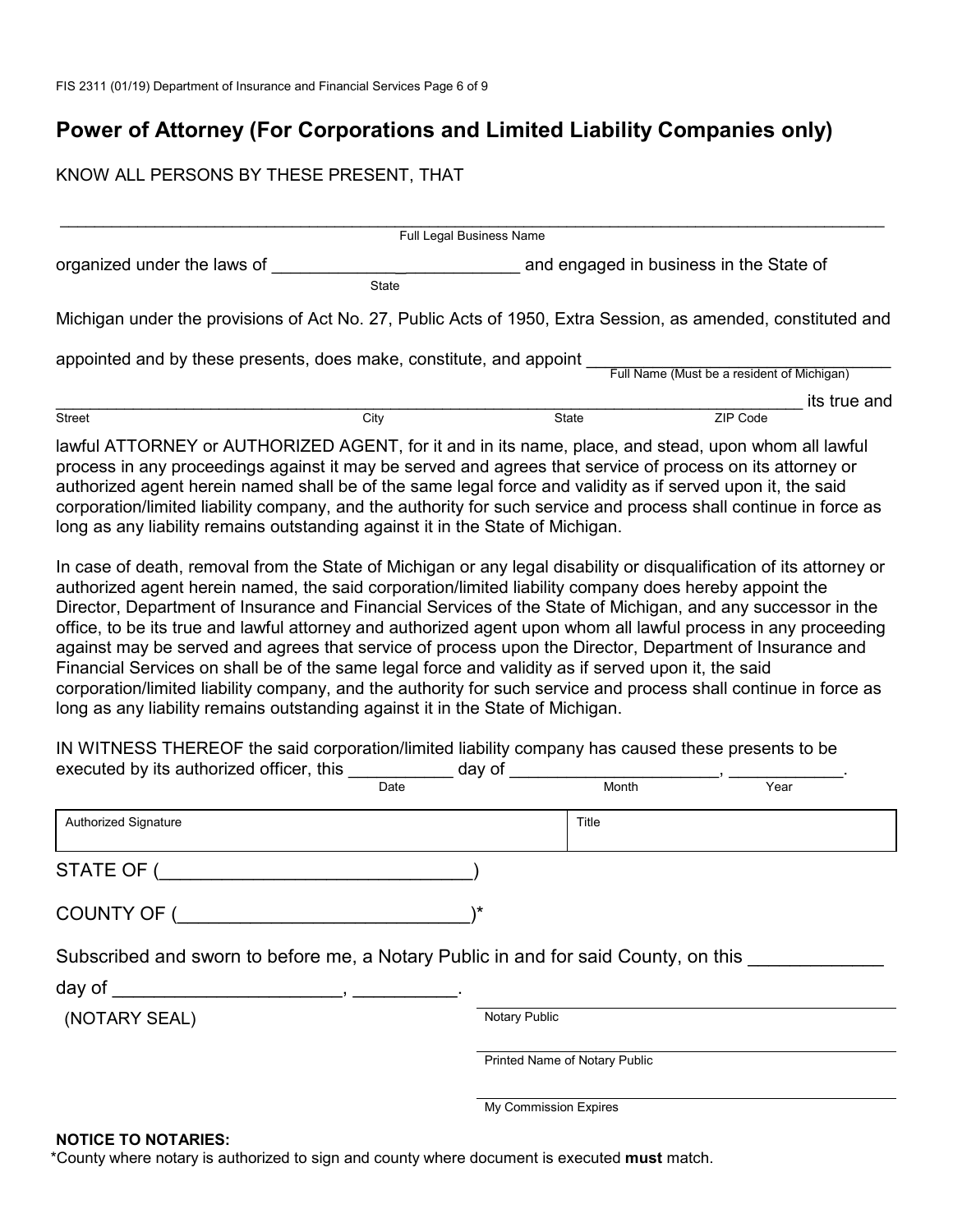License No. For Official Use Only

Bond No. \_

# BOND

# DEPOSITORY FINANCIAL INSTITUTION SALES FINANCE COMPANY

| KNOW ALL PERSONS BY THESE PRESENTS, THAT              |                                                                                                                                                                                                                                                                                                                                                                                                                                                                                                                                                          |
|-------------------------------------------------------|----------------------------------------------------------------------------------------------------------------------------------------------------------------------------------------------------------------------------------------------------------------------------------------------------------------------------------------------------------------------------------------------------------------------------------------------------------------------------------------------------------------------------------------------------------|
|                                                       | Name of Institution                                                                                                                                                                                                                                                                                                                                                                                                                                                                                                                                      |
|                                                       | οf                                                                                                                                                                                                                                                                                                                                                                                                                                                                                                                                                       |
| <b>Address</b>                                        | City, Village, or Twp.                                                                                                                                                                                                                                                                                                                                                                                                                                                                                                                                   |
| State of<br><b>State</b>                              | as PRINCIPAL is held firmly bound unto the People of the                                                                                                                                                                                                                                                                                                                                                                                                                                                                                                 |
| Session, as amended, in the sum of<br>these presents. | State of Michigan, for the use of said State and of any person or persons who may have a cause of<br>action against the above principal under the provisions of Act No. 27, Public Acts of 1950, Extra<br>$$20,000 - Main$<br>Office and/or \$10,000 - Branch), lawful money of the United States, to be paid to the said People of<br>the State of Michigan, or its assigns, for payment to be well and truly made, we bind ourselves, our<br>heirs, executors, administrators, successors, and legal representatives, jointly and severally, firmly by |
| Sealed with our seals, and dated this                 | οf                                                                                                                                                                                                                                                                                                                                                                                                                                                                                                                                                       |

Whereas, the above bounden principal has received, or is about to receive, a license from the Director, Department of Insurance and Financial Services of said State of Michigan authorizing it to engage in the business of a Sales Finance Company under the provisions of Act No. 27, Public Acts of 1950, Extra Session, as amended.

Date Month Year

Now, THEREFORE, the condition of this obligation is such, that if the said principal will conform to and comply with each and every provision of Act No. 27, Public Acts of 1950, Extra Session, as amended, and all rules and regulations lawfully promulgated there under by the Director, Department of Insurance and Financial Services of the State of Michigan, and will pay to said State and to such person or persons, any and all monies that may become due or owing to said State and to such person or persons from the obligor, principal, and by virtue of the provisions of said Act No. 27, Public Acts of 1950, Extra Session, as amended, then this obligation shall be void, otherwise it is to remain in full force and effect.

Name of Institution

President/Vice President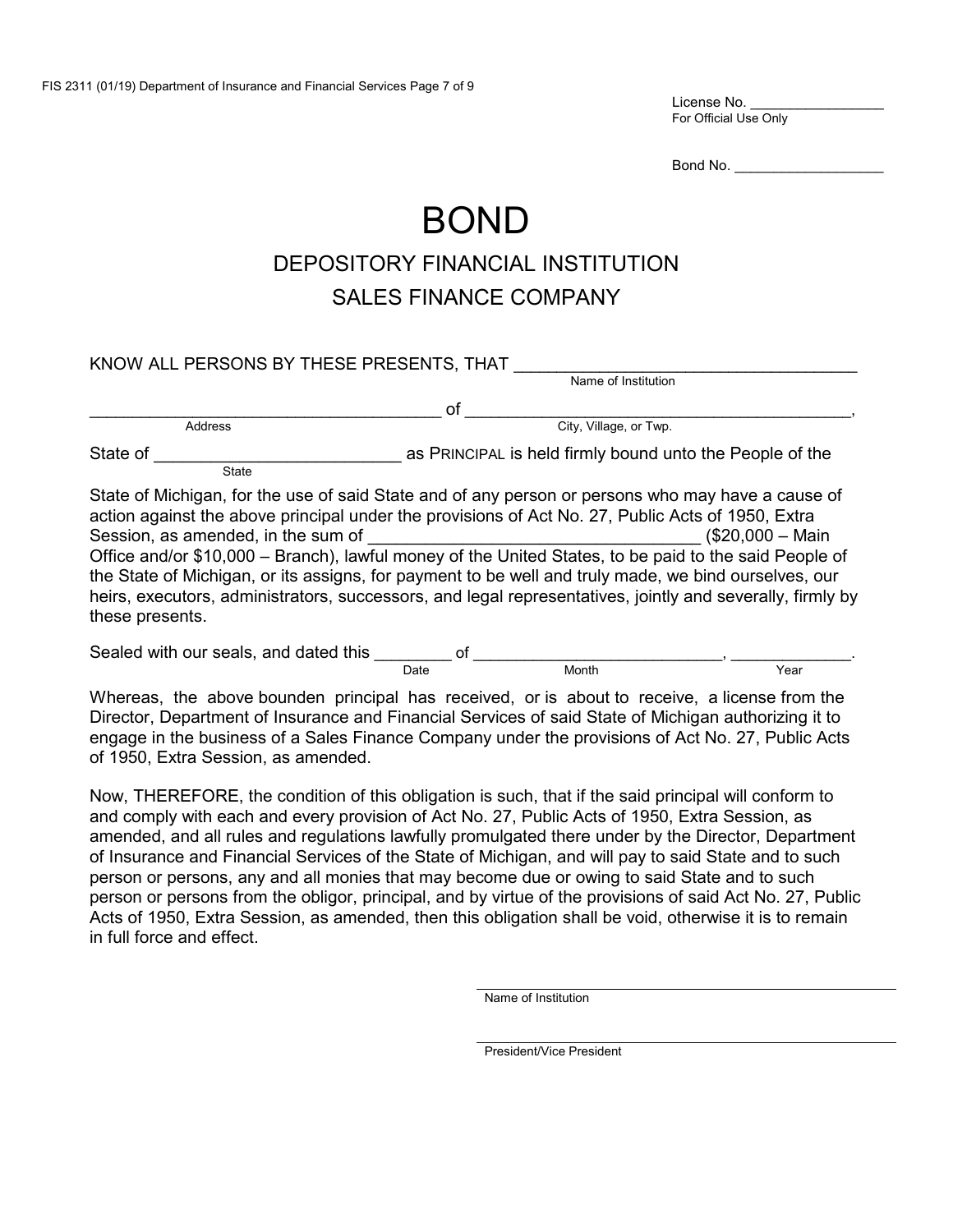License No. \_\_\_\_\_<br>For Official Use Only

Bond No. \_\_\_\_\_\_\_\_\_\_\_\_\_\_\_\_\_

# BOND

# NON-DEPOSITORY SALES FINANCE COMPANY

### AND/OR OUT-OF-STATE DEPOSITORY INSTITUTION

KNOW ALL PERSONS BY THESE PRESENTS, THAT

\_\_\_\_\_\_\_\_\_\_\_\_\_\_\_\_\_\_\_\_\_\_\_\_\_\_\_\_\_\_\_\_\_\_\_\_\_\_\_\_\_\_\_\_\_\_\_\_\_\_\_\_\_

|                                                                                                                                                                                                                                                                                                                                                                                                                 |                                    |           | Name of Institution    |                                                                                                                                                                                                                                                                                                                                                                                                                                                                                                                                                                                  |
|-----------------------------------------------------------------------------------------------------------------------------------------------------------------------------------------------------------------------------------------------------------------------------------------------------------------------------------------------------------------------------------------------------------------|------------------------------------|-----------|------------------------|----------------------------------------------------------------------------------------------------------------------------------------------------------------------------------------------------------------------------------------------------------------------------------------------------------------------------------------------------------------------------------------------------------------------------------------------------------------------------------------------------------------------------------------------------------------------------------|
|                                                                                                                                                                                                                                                                                                                                                                                                                 | оf                                 |           |                        | State of                                                                                                                                                                                                                                                                                                                                                                                                                                                                                                                                                                         |
| Address                                                                                                                                                                                                                                                                                                                                                                                                         |                                    |           | City, Village, or Twp. |                                                                                                                                                                                                                                                                                                                                                                                                                                                                                                                                                                                  |
|                                                                                                                                                                                                                                                                                                                                                                                                                 | as PRINCIPAL and                   |           |                        | as                                                                                                                                                                                                                                                                                                                                                                                                                                                                                                                                                                               |
| State                                                                                                                                                                                                                                                                                                                                                                                                           |                                    |           | Surety Name            |                                                                                                                                                                                                                                                                                                                                                                                                                                                                                                                                                                                  |
| 27, Public Acts of 1950, Extra Session, as amended, in the sum of<br>presents.                                                                                                                                                                                                                                                                                                                                  |                                    |           |                        | SURETY are held firmly bound unto the People of the State of Michigan, for the use of said State and of any<br>person or persons who may have a cause of action against the above principal under the provisions of Act No.<br>(\$20,000 – Main Office and/or \$10,000 – Branch), lawful money of the United States, to be paid to the said<br>People of the State of Michigan, or its assigns, for payment to be well and truly made, we bind ourselves, our<br>heirs, executors, administrators, successors, and legal representatives, jointly and severally, firmly by these |
|                                                                                                                                                                                                                                                                                                                                                                                                                 |                                    |           |                        |                                                                                                                                                                                                                                                                                                                                                                                                                                                                                                                                                                                  |
|                                                                                                                                                                                                                                                                                                                                                                                                                 |                                    |           |                        | Year                                                                                                                                                                                                                                                                                                                                                                                                                                                                                                                                                                             |
| Whereas, the above bounden principal has received, or is about to receive, a license from the Director,                                                                                                                                                                                                                                                                                                         |                                    |           |                        |                                                                                                                                                                                                                                                                                                                                                                                                                                                                                                                                                                                  |
| Department of Insurance and Financial Services of said State of Michigan authorizing                                                                                                                                                                                                                                                                                                                            |                                    |           |                        |                                                                                                                                                                                                                                                                                                                                                                                                                                                                                                                                                                                  |
|                                                                                                                                                                                                                                                                                                                                                                                                                 |                                    |           |                        | to engage in the business of a Sales Finance                                                                                                                                                                                                                                                                                                                                                                                                                                                                                                                                     |
|                                                                                                                                                                                                                                                                                                                                                                                                                 | Applicant Full Legal Business Name |           |                        |                                                                                                                                                                                                                                                                                                                                                                                                                                                                                                                                                                                  |
| Company under the provisions of Act No. 27, Public Acts of 1950, Extra Session, as amended.                                                                                                                                                                                                                                                                                                                     |                                    |           |                        |                                                                                                                                                                                                                                                                                                                                                                                                                                                                                                                                                                                  |
| with each and every provision of Act No. 27, Public Acts of 1950, Extra Session, as amended, and all rules<br>and regulations lawfully promulgated thereunder by the Director, Department of Insurance and Financial<br>virtue of the provisions of said Act No. 27, Public Acts of 1950, Extra Session, as amended, then this<br>obligation shall be void, otherwise it is to remain in full force and effect. |                                    |           |                        | Now, THEREFORE, the condition of this obligation is such, that if the said principal will conform to and comply<br>Services of the State of Michigan, and will pay to said State and to such person or persons, any and all monies<br>that may become due or owing to said State and to such person or persons from the obligor, principal, and by                                                                                                                                                                                                                               |
| This bond shall be effective                                                                                                                                                                                                                                                                                                                                                                                    |                                    |           |                        | and shall be in force for the                                                                                                                                                                                                                                                                                                                                                                                                                                                                                                                                                    |
| term ending June 30,                                                                                                                                                                                                                                                                                                                                                                                            | Date                               | Month     | Year                   | . This bond may be continued in force for an additional term or                                                                                                                                                                                                                                                                                                                                                                                                                                                                                                                  |
| such regulations as may hereafter by provided.                                                                                                                                                                                                                                                                                                                                                                  | Year                               |           |                        | terms by suitable continuation certificates executed by the surety with the approval of the Director, pursuant to                                                                                                                                                                                                                                                                                                                                                                                                                                                                |
| IN PRESENCE OF:                                                                                                                                                                                                                                                                                                                                                                                                 |                                    |           | Name of Institution    |                                                                                                                                                                                                                                                                                                                                                                                                                                                                                                                                                                                  |
|                                                                                                                                                                                                                                                                                                                                                                                                                 |                                    | Principal |                        |                                                                                                                                                                                                                                                                                                                                                                                                                                                                                                                                                                                  |